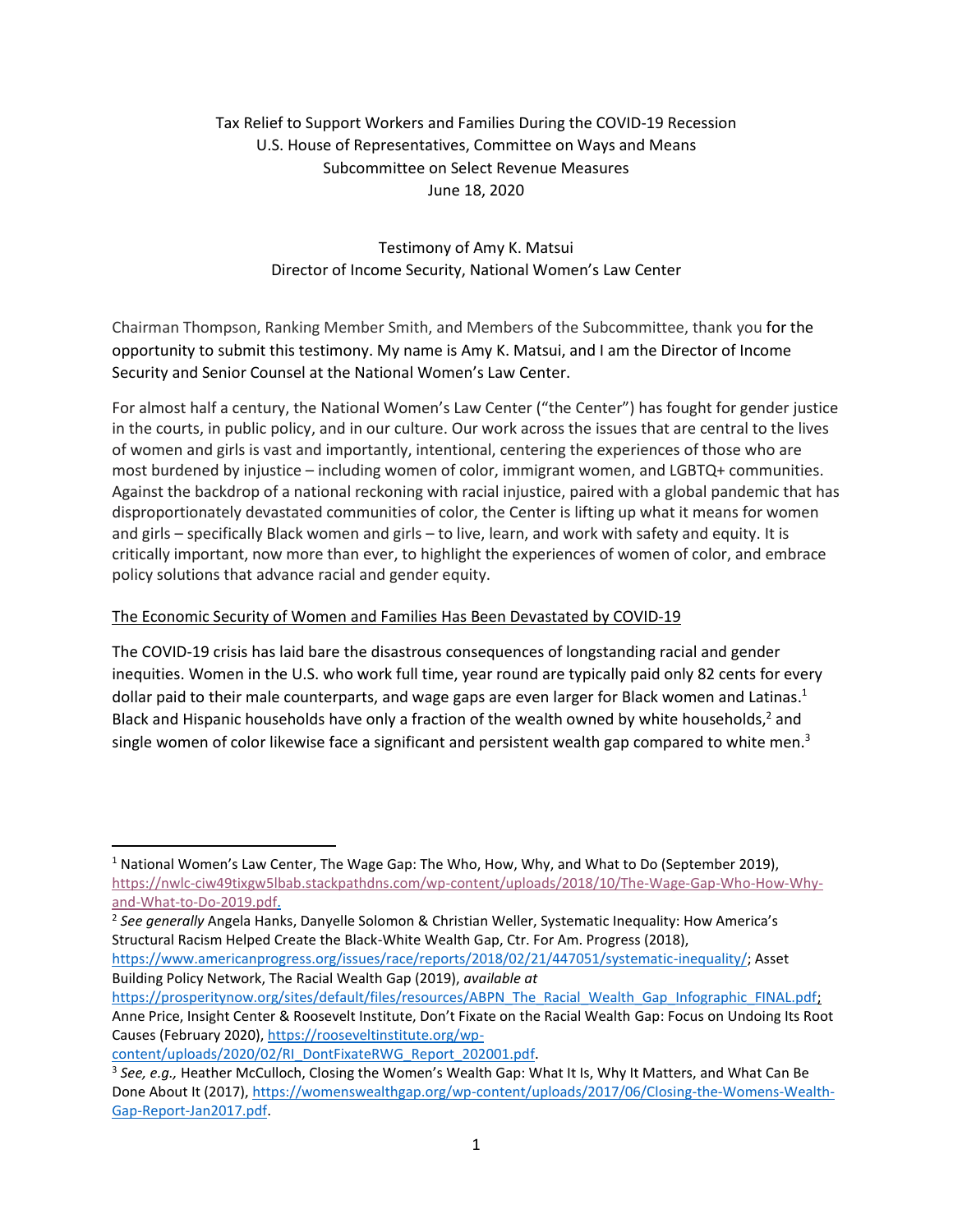Women are far more likely than men to work in part-time,<sup>4</sup> low-paid,<sup>5</sup> and/or tipped jobs in the service sector,<sup>6</sup> meaning women faced a higher risk of losing their jobs as retail stores, restaurants, and other businesses were forced to lay off workers or close their doors entirely due to COVID-19. And women are overrepresented in the front-line workforce, making up the vast majority of workers risking their lives to provide health care, child care, and other essential services.<sup>7</sup>

As a result, the pandemic's economic consequences disproportionately impact women, and particularly women of color. For example, women make up the majority of laid-off workers since February and are more likely to be unemployed than men.<sup>8</sup> In May, the unemployment rate for adult women over age 20 was 13.9 percent (compared to 11.6 percent for men).<sup>9</sup> Unemployment rates are even higher for Black women (16.5 percent), Latinas (19 percent), and for younger women (24 percent for women between the ages of 20 and 24, with even higher rates for young Black women and Latinas).<sup>10</sup> In addition, many women who *are* working are working reduced hours. In May, nearly three in ten women (29%) working part-time wanted full-time work, but were unable to obtain it for economic reasons, such as their employer not giving them full-time hours.<sup>11</sup> Women of color were even more likely to report involuntary part-time work.<sup>12</sup> Consistent with their higher unemployment rates, a greater share of people of color have reported loss of household income, compared to white people, since March 13.<sup>13</sup>

Many women already had difficulty making ends meet from paycheck to paycheck before COVID-19, but millions of families are facing full-fledged economic disaster in the wake of the pandemic. Food

[content/uploads/2020/04/Women-in-Low-Paid-Jobs-report\\_pp04-FINAL-4.2.pdf.](https://nwlcciw49tixgw5lbab.stackpathdns.com/wp-content/uploads/2020/04/Women-in-Low-Paid-Jobs-report_pp04-FINAL-4.2.pdf)

<sup>6</sup> National Women's Law Center, Women in Tipped Occupations, State by State (May 2019), https://nwlcciw49tixgw5lbab.stackpathdns.com/wp-content/ uploads/2019/06/Tipped-workers-state-by-state-2019.pdf. <sup>7</sup> Hye Jin Rho, Hayley Brown, & Shawn Fremstad, Center on Economic and Policy Research, A Basic Demographic Profile of Workers in Frontline Industries (Apr. 2020), [https://cepr.net/wp-content/uploads/2020/04/2020-04-](https://cepr.net/wp-content/uploads/2020/04/2020-04-Frontline-Workers.pdf) [Frontline-Workers.pdf.](https://cepr.net/wp-content/uploads/2020/04/2020-04-Frontline-Workers.pdf) Under CEPR's definition, women are 64 percent of all workers in front-line industries, including 77% of all health care workers, and 85% of workers in child care and social services. <sup>8</sup> Claire Ewing-Nelson, National Women's Law Center, Despite Slight Gains in May, Women

Have Still Been Hit Hardest by Pandemic- Related Job Losses (June 2020), [https://nwlc](https://nwlc-ciw49tixgw5lbab.stackpathdns.com/wp-content/uploads/2020/06/May-Jobs-FS.pdf)[ciw49tixgw5lbab.stackpathdns.com/wp-content/uploads/2020/06/May-Jobs-FS.pdf.](https://nwlc-ciw49tixgw5lbab.stackpathdns.com/wp-content/uploads/2020/06/May-Jobs-FS.pdf)

<sup>4</sup> Claire Ewing-Nelson, National Women's Law Center, Part-Time Workers Are Paid Less, Have Less Access to Benefits – and Most Are Women (Feb. 2020), [https://nwlc-ciw49tixgw5lbab.stackpathdns.com/wp](https://nwlc-ciw49tixgw5lbab.stackpathdns.com/wp-content/uploads/2020/02/Part-Time-Workers-Factsheet-2.26.20.pdf)[content/uploads/2020/02/Part-Time-Workers-Factsheet-2.26.20.pdf.](https://nwlc-ciw49tixgw5lbab.stackpathdns.com/wp-content/uploads/2020/02/Part-Time-Workers-Factsheet-2.26.20.pdf)

<sup>5</sup> Jasmine Tucker & Julie Vogtman, National Women's Law Center, When Hard Work Is Not Enough: Women In Low-Paid Jobs (Apr. 2020), [https://nwlcciw49tixgw5lbab.stackpathdns.com/wp-](https://nwlcciw49tixgw5lbab.stackpathdns.com/wp-content/uploads/2020/04/Women-in-Low-Paid-Jobs-report_pp04-FINAL-4.2.pdf)

<sup>9</sup> *Id*.

<sup>10</sup> *Id*.

 $11$  *Id.* 

 $12$  *Id.* 

<sup>&</sup>lt;sup>13</sup> National Women's Law Center calculations based on U.S. Census Bureau, Household Pulse Survey, Week 5, Employment Table 1\*, available at https://www.census.gov/programs-surveys/household-pulse-survey/data.html (43.9% of white, non-Hispanic people compared to 48.9% of Asian, non-Hispanic, 53.9% of Black, non-Hispanic, and 63.3% of Latinx people). *See also* Jared Bernstein (Center on Budget & Policy Priorities) & Janelle Jones (Groundwork Collaborative), The Impact of the COVID-19 Recession on the Jobs and Incomes of Persons of Color, (May 13, 2020), [https://groundworkcollaborative.org/wp-content/uploads/2020/05/Groundwork-Bernstein-Jones](https://groundworkcollaborative.org/wp-content/uploads/2020/05/Groundwork-Bernstein-Jones-paper_5.13.pdf)paper 5.13.pdf (stating that the incomes of low-paid workers are expected to decline precipitously, with the incomes of Black workers falling more, and even faster).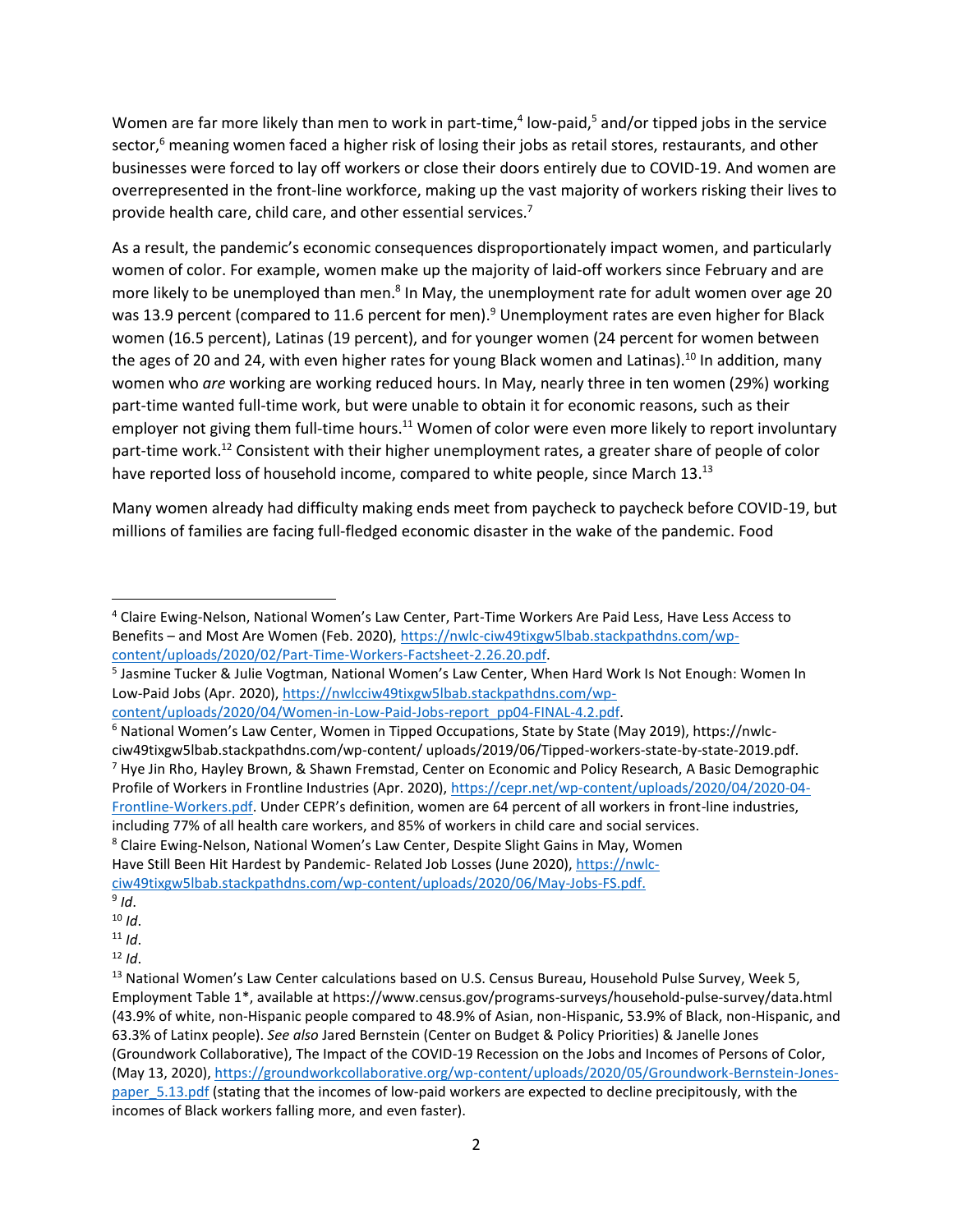insecurity, including among children, is rising.<sup>14</sup> Almost one in nine people reported not having enough to eat in the past seven days, and over one in five people indicated that they had missed last month's rent or mortgage payment (and were not confident about making next month's).<sup>15</sup> Academics and policy experts expect to see poverty rates increase.<sup>16</sup> Predictably but unfortunately, the women and communities of color who experienced the greatest disadvantages before the pandemic have been hit the hardest by the health and economic crisis.<sup>17</sup> The pandemic is expected to have devastating and longterm effects on the incomes, wealth, health and well-being, and overall economic security of women and families.

In light of this unprecedented level of need, the National Women's Law Center strongly supports direct cash payments and refundable tax credits as critical components of COVID-19 relief targeted to low- and moderate-income women and their families, most especially women of color. <sup>18</sup> Such assistance will not only mitigate the impact of the recession and enable women to meet basic needs for themselves and their families, but will also stimulate the economy.

# Direct Assistance and Refundable Tax Credits Put Resources in the Hands of People Who Need Them

Even when the country is not in the midst of a recession, the boost in income provided by refundable federal income tax credits like the Earned Income Tax Credit (EITC) and Child Tax Credit (CTC) helps families make ends meet and reduces the harsh economic effects of gender and racial inequity.

[https://static1.squarespace.com/static/5743308460b5e922a25a6dc7/t/5e9786f17c4b4e20ca02d16b/1586988788](https://static1.squarespace.com/static/5743308460b5e922a25a6dc7/t/5e9786f17c4b4e20ca02d16b/1586988788821/Forecasting-Poverty-Estimates-COVID19-CPSP-2020.pdf) [821/Forecasting-Poverty-Estimates-COVID19-CPSP-2020.pdf](https://static1.squarespace.com/static/5743308460b5e922a25a6dc7/t/5e9786f17c4b4e20ca02d16b/1586988788821/Forecasting-Poverty-Estimates-COVID19-CPSP-2020.pdf) (estimating that poverty rates using the Supplemental Poverty Measure framework could exceed 15 percent with unemployment rates at 10 percent, 16.8 percent with unemployment rates at 20 percent unemployment, and 18.9 percent at 30 percent unemployment).

<sup>17</sup> *See, e.g.,* Dominique Derbigny, Closing the Women's Wealth Gap, On the Margins: Economic Security for Women of Color through the Coronavirus Crisis and Beyond (April 28, 2020)[, https://womenswealthgap.org/wp](https://womenswealthgap.org/wp-content/uploads/2020/04/OnTheMargins_April2020_CWWG.pdf)[content/uploads/2020/04/OnTheMargins\\_April2020\\_CWWG.pdf;](https://womenswealthgap.org/wp-content/uploads/2020/04/OnTheMargins_April2020_CWWG.pdf) Danyelle Solomon (Center for American Progress) & Derrick Hamilton (Kirwan Institute), The Coronavirus Pandemic and the Racial Wealth Gap (March 19, 2020), [https://www.americanprogress.org/issues/race/news/2020/03/19/481962/coronavirus-pandemic-racial](https://www.americanprogress.org/issues/race/news/2020/03/19/481962/coronavirus-pandemic-racial-wealth-gap/)[wealth-gap/;](https://www.americanprogress.org/issues/race/news/2020/03/19/481962/coronavirus-pandemic-racial-wealth-gap/) Guillermo Cantor & Lebaron Sims, Prosperity Now, The Unequal Impact of the COVID-19 Crisis on Households' Financial Stability (April 2020), [https://prosperitynow.org/resources/unequal-impact-covid-19-crisis](https://prosperitynow.org/resources/unequal-impact-covid-19-crisis-households-financial-stability)[households-financial-stability;](https://prosperitynow.org/resources/unequal-impact-covid-19-crisis-households-financial-stability) [PolicyLink,](https://prosperitynow.org/resources/unequal-impact-covid-19-crisis-households-financial-stability.PolicyLink) COVID-19 & Race: Commentary, [https://www.policylink.org/covid19](https://www.policylink.org/covid19-and-race/commentary) [and-race/commentary;](https://www.policylink.org/covid19-and-race/commentary) Connor Maxwell, Center for American Progress, The Coronavirus Crisis Is Worsening Racial Inequality (June 10, 2020),

<sup>14</sup> *See, e.g.,* Lauren Bauer, Brookings, The COVID-19 Crisis Has Already Left Too Many Children Hungry in America (May 6, 2020), [https://www.brookings.edu/blog/up-front/2020/05/06/the-covid-19-crisis-has-already-left-too](https://www.brookings.edu/blog/up-front/2020/05/06/the-covid-19-crisis-has-already-left-too-many-children-hungry-in-america/)[many-children-hungry-in-america/](https://www.brookings.edu/blog/up-front/2020/05/06/the-covid-19-crisis-has-already-left-too-many-children-hungry-in-america/) (finding that "By the end of April, more than one in five households in the United States, and two in five households with mothers with children 12 and under, were food insecure.").

<sup>&</sup>lt;sup>15</sup> U.S. Census Bureau, Household Pulse Survey, Week 5, Interactive Data Tool, available at https://www.census.gov/data-tools/demo/hhp/#/?measures=FIR.

<sup>16</sup> *See, e.g.,* Zachary Parolin & Christopher Wimer, Center on Poverty and Social Policy at Columbia University, Forecasting Estimates of Poverty During the COVID-19 Crisis: Poverty Rates in the United States Could Reach Highest Levels in Over 50 Years (April 16, 2020), *available at*

[https://www.americanprogress.org/issues/race/news/2020/06/10/486095/coronavirus-crisis-worsening-racial](https://www.americanprogress.org/issues/race/news/2020/06/10/486095/coronavirus-crisis-worsening-racial-inequality/)[inequality/](https://www.americanprogress.org/issues/race/news/2020/06/10/486095/coronavirus-crisis-worsening-racial-inequality/)*; see also* Harvard Law School, Petrie-Flom Center, Bill of Health, COVID-19 is a Perfect Storm of Hardship for US Immigrant Communities (May 4, 2020),

[https://blog.petrieflom.law.harvard.edu/2020/05/04/immigrant-communities-us-covid19-coronavirus/.](https://blog.petrieflom.law.harvard.edu/2020/05/04/immigrant-communities-us-covid19-coronavirus/)  $18$  For a comprehensive summary of relief and recovery policies supported by the Center, please see [https://nwlc.org/resources/a-recovery-that-works-for-all-of-us/.](https://nwlc.org/resources/a-recovery-that-works-for-all-of-us/)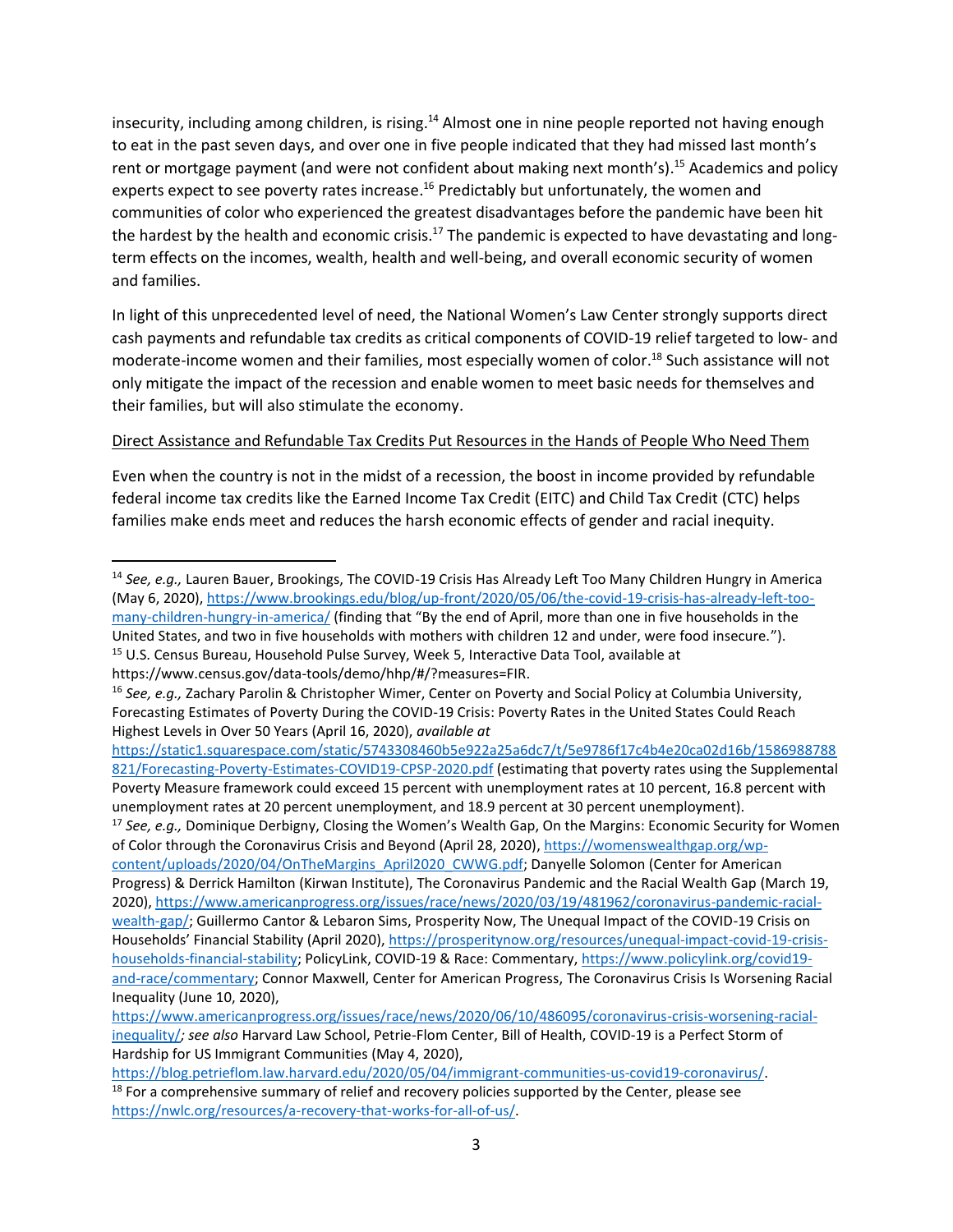For example, if counted in the official poverty measure, the EITC would have lifted the incomes of more than 4.5 million people above the federal poverty level in 2017. This includes more than 1.2 million women 18 and older, more than two in three of whom were women of color, and nearly 2.5 million children, nearly three in four of whom were children of color.<sup>19</sup> Similarly, if counted in the official poverty measure, the CTC would have lifted approximately 4.3 million people out of poverty in 2018, including about 2.3 million children.<sup>20</sup> The boost in income provided by refundable tax credits like the EITC and CTC improves health and educational outcomes for women and their children.<sup>21</sup> Research shows that the added income from tax credits makes the biggest difference to the youngest and poorest children.<sup>22</sup> There is also some evidence that, at the same income level, gains from added income may be larger for children of color.<sup>23</sup> And because women of color make up a disproportionate share of poorly paid workers,<sup>24</sup> they especially benefit from the EITC and CTC.<sup>25</sup>

During a recession, however, the income boost provided by direct assistance and refundable tax credits is even more acutely needed. These payments are critically important in order to relieve the financial distress experienced by families who have lost jobs, face reduced wages, and have heretofore been unable to accumulate savings that could help them weather income shocks.<sup>26</sup> During the Great Recession, Congress enacted or expanded a number of income supports as part of the American Recovery and Reinvestment Act (ARRA) of 2009, including direct payments, known as "Economic Recovery Payments," and expansions to the EITC and CTC. Along with other benefits providing direct assistance to families (such as unemployment insurance and food assistance), these income supports had a demonstrated positive impact on women and families. In particular, it has been estimated that, if

<sup>&</sup>lt;sup>19</sup> Jasmine Tucker, Sarah Hassmer, Amy Matsui & Melissa Boteach, National Women's Law Center, By the Numbers: Data on Key Programs for the Well-Being of Women & Their Families (December 2019), [https://nwlc.org/resources/by-the-numbers-data-on-key-programs-for-the-well-being-of-women-their-families/.](https://nwlc.org/resources/by-the-numbers-data-on-key-programs-for-the-well-being-of-women-their-families/)

<sup>&</sup>lt;sup>20</sup> Center On Budget & Policy Priorities, Policy Basics: The Child Tax Credit (December 2019), [https://www.cbpp.org/research/federal-tax/policy-basics-the-child-tax-credit.](https://www.cbpp.org/research/federal-tax/policy-basics-the-child-tax-credit)

<sup>&</sup>lt;sup>21</sup> Chuck Marr, Chye-Ching Huang, Arloc Sherman, and Brandon DeBot, Center On Budget & Policy Priorities, EITC and Child Tax Credit Promote Work, Reduce Poverty, and Support Children's Development, Research Finds (December 2015)[, https://www.cbpp.org/sites/default/files/atoms/files/6-26-12tax.pdf.](https://www.cbpp.org/sites/default/files/atoms/files/6-26-12tax.pdf)

<sup>22</sup> Elaine Maag, *How To Improve the Child Tax Credit for Very Low-Income Families*, Forbes (April 19, 2018), *available at* [https://www.forbes.com/sites/beltway/2018/04/19/how-to-improve-the-child-tax-credit-for-very](https://www.forbes.com/sites/beltway/2018/04/19/how-to-improve-the-child-tax-credit-for-very-low-income-families/#7b4d8be42470)[low-income-families/#7b4d8be42470.](https://www.forbes.com/sites/beltway/2018/04/19/how-to-improve-the-child-tax-credit-for-very-low-income-families/#7b4d8be42470)

<sup>&</sup>lt;sup>23</sup> Arloc Sherman & Tazra Mitchell, Economic Security Programs Help Low-Income Children Succeed Over Long Term, Many Studies Find, Ctr. on Budget & Pol'y Priorities 1, 7 (2017), [https://www.cbpp.org/research/poverty](https://www.cbpp.org/research/poverty-and-inequality/economic-security-programs-help-low-income-children-succeed-over)[and-inequality/economic-security-programs-help-low-income-children-succeed-over.](https://www.cbpp.org/research/poverty-and-inequality/economic-security-programs-help-low-income-children-succeed-over)

<sup>&</sup>lt;sup>24</sup> Jasmine Tucker & Julie Vogtman, National Women's Law Center, When Hard Work Is Not Enough: Women In Low-Paid Jobs (Apr. 2020), https://nwlcciw49tixgw5lbab.stackpathdns.com/wp-

content/uploads/2020/04/Women-in-Low-Paid-Jobs-report\_pp04-FINAL-4.2.pdf

<sup>&</sup>lt;sup>25</sup> Chuck Marr & Yixuan Huang, Center on Budget & Policy Priorities, Women of Color Especially Benefit from Working Family Tax Credits (September 2019), [https://www.cbpp.org/research/federal-tax/women-of-color](https://www.cbpp.org/research/federal-tax/women-of-color-especially-benefit-from-working-family-tax-credits)[especially-benefit-from-working-family-tax-credits.](https://www.cbpp.org/research/federal-tax/women-of-color-especially-benefit-from-working-family-tax-credits)

<sup>26</sup> *See, e.g.,* Board of Governors of the Federal Reserve System, Report on the Economic Well-Being of U.S. Households in 2019, Featuring Supplemental Data from April 2020 (May 2020), *available at* <https://www.federalreserve.gov/publications/files/2019-report-economic-well-being-us-households-202005.pdf> (40 percent of American households did not have enough cash to meet a \$400 emergency expense in 2019).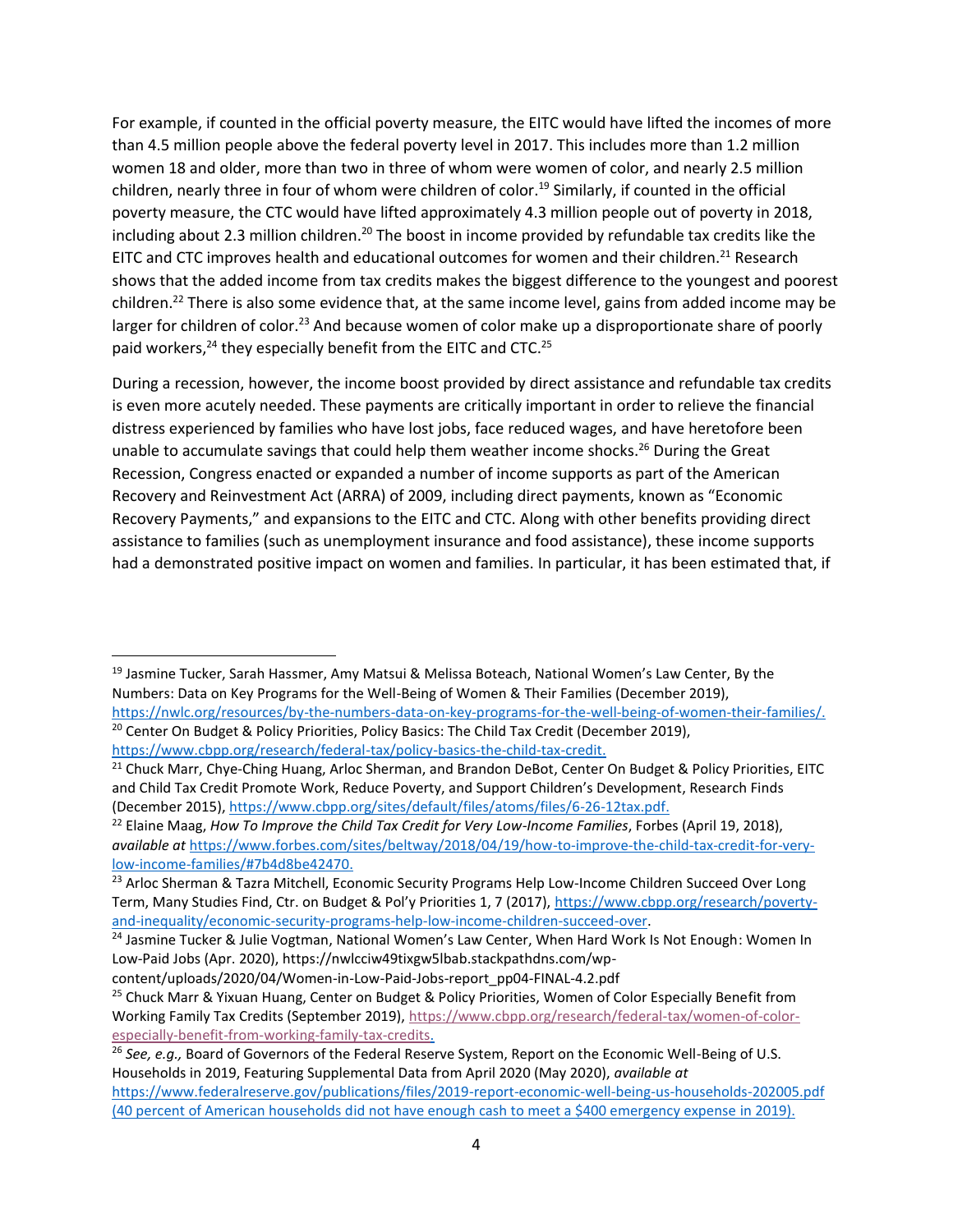counted in the official poverty measure, Economic Recovery Payments and the improvements to the EITC and CTC would have kept the incomes of 2.4 million people above the poverty line in 2009.<sup>27</sup>

In addition, families in need who receive cash benefits tend to spend them quickly – because they need to pay bills or rent, or for other necessities.<sup>28</sup> Direct assistance and refundable tax credits thus enable an influx of spending into local economies, mitigating the effects of recessions and preventing job loss. Research examining stimulus payments made in 2001 and 2008 shows that "payments to individuals increase spending during a recession and help stabilize the economy."<sup>29</sup> Overall, the Congressional Budget Office (CBO) estimated that ARRA's expansions of the EITC and CTC and similar tax credits "generated between 60 cents and \$1.50 in economic activity per dollar of cost."<sup>30</sup>

## Direct Assistance Provided Under the CARES Act

The Coronavirus Aid, Relief, and Economic Security Act (the ''CARES Act''), provides for one-time direct payments to individuals. These payments are structured as a refundable tax credit that will be claimed on tax returns for tax year 2020 but will be paid in advance, prior to December 2020. These payments, termed Economic Impact Payments (EIP) by the Internal Revenue Service (IRS), are worth a maximum of \$1,200 per person (\$2,400 for a married couple filing a joint tax return), with an additional \$500 per dependent child age 16 or under. The maximum payment amount is available to eligible individuals with 2019 adjusted gross income up to \$75,000 for single filers (\$112,500 for head of household filers and \$150,000 for married filing jointly). For filers with income above those amounts, the payment amount is reduced by 5% of the amount that adjusted gross income exceeds these thresholds. Single filers with income exceeding \$99,000 (\$136,500 for head of household filers and \$198,000 for joint filers with no children, are ineligible to receive payments).

An estimated 152 million people had received an EIP towards the end of May.<sup>31</sup> In May, the IRS calculated that the average EIP received was about \$1,800.<sup>32</sup> Preliminary research indicates that families who received the payments spent funds on food, household goods, and bill payments, including rent.<sup>33</sup>

<sup>&</sup>lt;sup>27</sup> Arloc Sherman, Center on Budget & Policy Priorities, The 2009 Recovery Act — Even Better in Preventing Poverty Than We Thought (October 13, 2011), [https://www.cbpp.org/blog/the-2009-recovery-act-even-better-in](https://www.cbpp.org/blog/the-2009-recovery-act-even-better-in-preventing-poverty-than-we-thought)[preventing-poverty-than-we-thought.](https://www.cbpp.org/blog/the-2009-recovery-act-even-better-in-preventing-poverty-than-we-thought)

<sup>28</sup> *See, e.g.,* JP Morgan Chase Institute, Tax Time: How Families Manage Tax Refunds and Payments (March 2019), *available at* [https://institute.jpmorganchase.com/content/dam/jpmc/jpmorgan-chase-and-](https://institute.jpmorganchase.com/content/dam/jpmc/jpmorgan-chase-and-co/institute/pdf/institute-tax-time-report-full.pdf)

[co/institute/pdf/institute-tax-time-report-full.pdf](https://institute.jpmorganchase.com/content/dam/jpmc/jpmorgan-chase-and-co/institute/pdf/institute-tax-time-report-full.pdf) (showing that even when the economy is not in crisis, families (and especially families with lower incomes) receiving tax refunds increase their spending and reduce their credit card debt).

<sup>29</sup> Claudia Sahm, The Hamilton Project, Direct Stimulus Payments to Individuals (May 2019), *available at* [https://www.hamiltonproject.org/assets/files/Sahm\\_web\\_20190506.pdf.](https://www.hamiltonproject.org/assets/files/Sahm_web_20190506.pdf)

<sup>&</sup>lt;sup>30</sup> Chuck Marr, Katie Hingtgen, Arloc Sherman & Katie Windham, Center on Budget & Policy Priorities, Temporarily Expanding Child Tax Credit and Earned Income Tax Credit Would Deliver Effective Stimulus, Help Avert Poverty Spike (May 13, 2020), [https://www.cbpp.org/research/federal-tax/temporarily-expanding-child-tax-credit-and](https://www.cbpp.org/research/federal-tax/temporarily-expanding-child-tax-credit-and-earned-income-tax-credit-would#_ftn2)[earned-income-tax-credit-would#\\_ftn2.](https://www.cbpp.org/research/federal-tax/temporarily-expanding-child-tax-credit-and-earned-income-tax-credit-would#_ftn2)

<sup>31</sup> Darla Mercado, *This Is the Average Coronavirus Stimulus Payment in Your State*, CNBC (May 22, 2020), *available at* [https://www.cnbc.com/2020/05/22/this-is-the-average-coronavirus-stimulus-payment-in-your-state.html.](https://www.cnbc.com/2020/05/22/this-is-the-average-coronavirus-stimulus-payment-in-your-state.html)  $32$  *Id.* 

<sup>&</sup>lt;sup>33</sup> Kellogg School of Management at Northwestern University, Kellogg Insight, Here's How Americans Are Spending Their Stimulus Checks (May 5, 2020), [https://insight.kellogg.northwestern.edu/article/stimulus-checks-spending](https://insight.kellogg.northwestern.edu/article/stimulus-checks-spending-data-2020-coronavirus-covid)[data-2020-coronavirus-covid.](https://insight.kellogg.northwestern.edu/article/stimulus-checks-spending-data-2020-coronavirus-covid)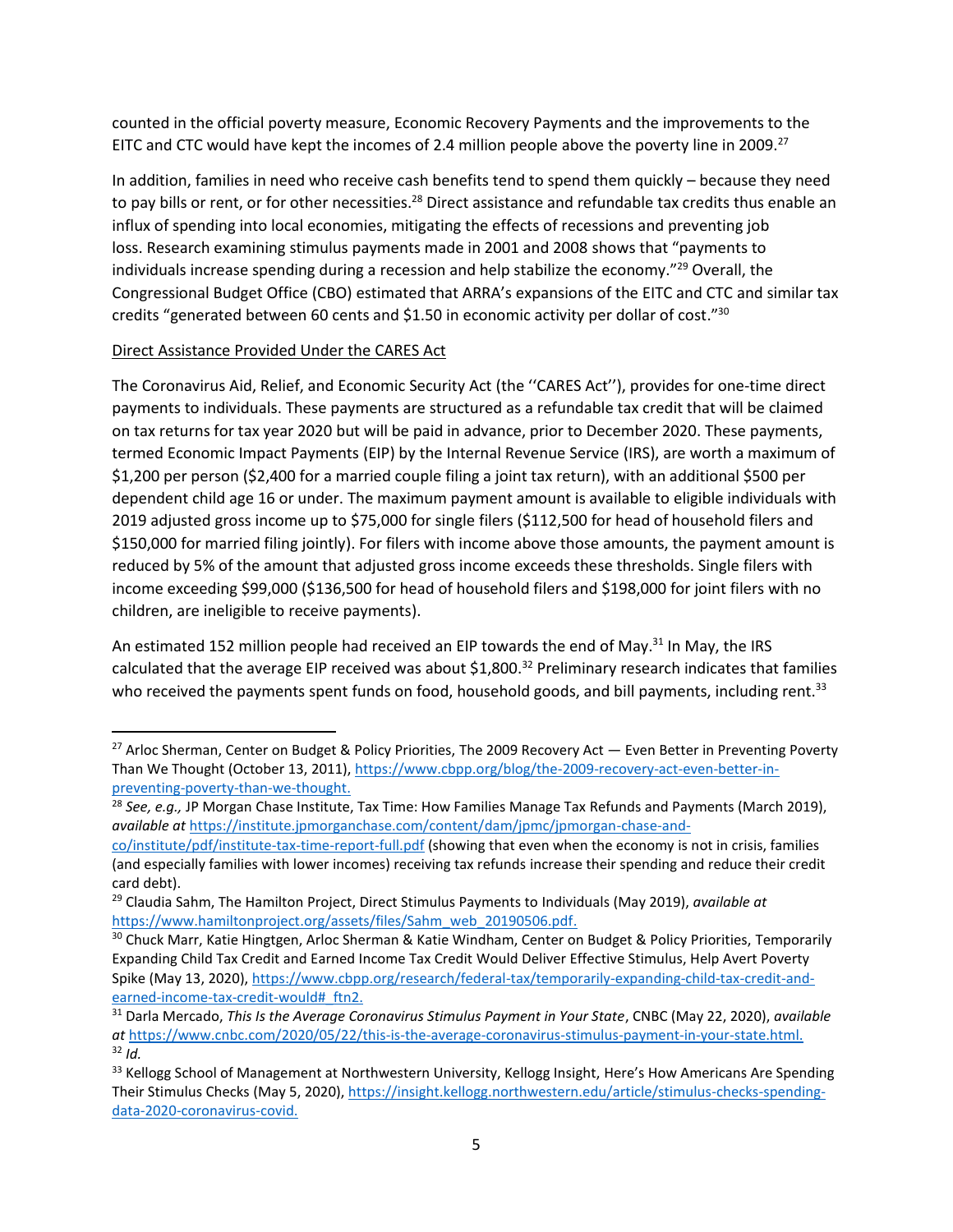In particular, researchers noted that people receiving EIPs, compared to people who received direct ("stimulus") payments in previous recessions, appeared to be spending more on food.<sup>34</sup> The households surveyed for this research, whose average income was around \$30,000, spent the EIP funds relatively quickly – especially if they had low levels of cash on hand. $35$ 

# More Assistance Is Needed

While EIPs provided a welcome infusion of resources for many, some individuals and families suffering economic distress were left out of EIPs under the CARES Act, with no clear policy rationale. For example, families with dependent children 17 and older (such as college students or children with disabilities) were not eligible to receive the additional \$500 payment under the CARES Act. In addition, individuals claimed as dependents by someone else (such as older and disabled family members) were not only ineligible for the supplemental payments, but also ineligible to claim EIPs themselves. The Congressional Research Service estimates that 20.4 million dependents were ineligible to receive the \$500 additional payment because of the definition of dependent used in the CARES Act.<sup>36</sup>

Most egregiously, with limited exceptions, an individual (and, if married, his or her spouse) must have a Social Security Number (SSN) to be eligible to receive an EIP under the CARES Act. In addition, otherwise eligible children must have SSNs in order for the family to receive the additional \$500 payment. This means that immigrant households who file tax returns using an Individual Tax Identification Number (ITIN) will not receive payments.

In addition, because most people must either file a tax return or complete an online form in order to receive an EIP, some individuals and families whose incomes are so low that they do not ordinarily file a tax return, who may not have access to the internet or to assistance, and who may not even have heard about the EIP, are likely to miss out on this sorely needed benefit. According to the Center on Budget and Policy Priorities, an estimated 12 million people risk missing out on EIPs because their incomes are so low that they generally do not file an income tax return; people of color are disproportionately represented within this group.<sup>37</sup>

In addition, research suggests that funds from EIPs were spent very quickly after they were received.<sup>38</sup> Yet families continue to need food and other necessities, and to pay bills and rent as they become due.

<sup>34</sup> *Id*. *See also* Mercado, *supra* note 31; Heather Long, *The \$1,200 Stimulus Checks are Arriving. People Are Mostly Spending Them on Food*, Washington Post (April 14, 2020), *available at*

[https://www.washingtonpost.com/business/2020/04/14/1200-relief-checks-have-begun-arriving-bank-accounts](https://www.washingtonpost.com/business/2020/04/14/1200-relief-checks-have-begun-arriving-bank-accounts-people-are-mostly-spending-it-food/)[people-are-mostly-spending-it-food/.](https://www.washingtonpost.com/business/2020/04/14/1200-relief-checks-have-begun-arriving-bank-accounts-people-are-mostly-spending-it-food/)

<sup>35</sup> Kellogg School of Management, *supra* note 33.

<sup>&</sup>lt;sup>36</sup> Congressional Research Service Insight, How Would the HEROES Act (H.R. 6800) Modify the Direct Payments Enacted in the CARES Act (P.L. 116-136)? (May 19, 2020), *available at*

[https://crsreports.congress.gov/product/pdf/IN/IN11398#:~:text=116%2D136\).,provided%20in%20the%20CARES](https://crsreports.congress.gov/product/pdf/IN/IN11398#:~:text=116%2D136).,provided%20in%20the%20CARES%20Act.&text=This%20would%20add%20to%20the,billion%20in%20the%20CARES%20Act.) [%20Act.&text=This%20would%20add%20to%20the,billion%20in%20the%20CARES%20Act.](https://crsreports.congress.gov/product/pdf/IN/IN11398#:~:text=116%2D136).,provided%20in%20the%20CARES%20Act.&text=This%20would%20add%20to%20the,billion%20in%20the%20CARES%20Act.)

<sup>&</sup>lt;sup>37</sup> Chuck Marr, Kris Cox, Kathleen Bryant, Stacy Dean, Roxy Caines & Arloc Sherman, Center on Budget & Policy Priorities, Aggressive State Outreach Can Help Reach the 12 Million Non-Filers Eligible for Stimulus Payments (June 2020), [https://www.cbpp.org/research/federal-tax/aggressive-state-outreach-can-help-reach-the-12-million-non](https://www.cbpp.org/research/federal-tax/aggressive-state-outreach-can-help-reach-the-12-million-non-filers-eligible-for)[filers-eligible-for/](https://www.cbpp.org/research/federal-tax/aggressive-state-outreach-can-help-reach-the-12-million-non-filers-eligible-for).

<sup>38</sup> *See* Kellogg School of Management, *supra* note 33 (reporting that over one-third of funds received were spent within ten days of receipt); Mercado, *supra* note 31 (showing almost one-third of funds received in April were spent within five days).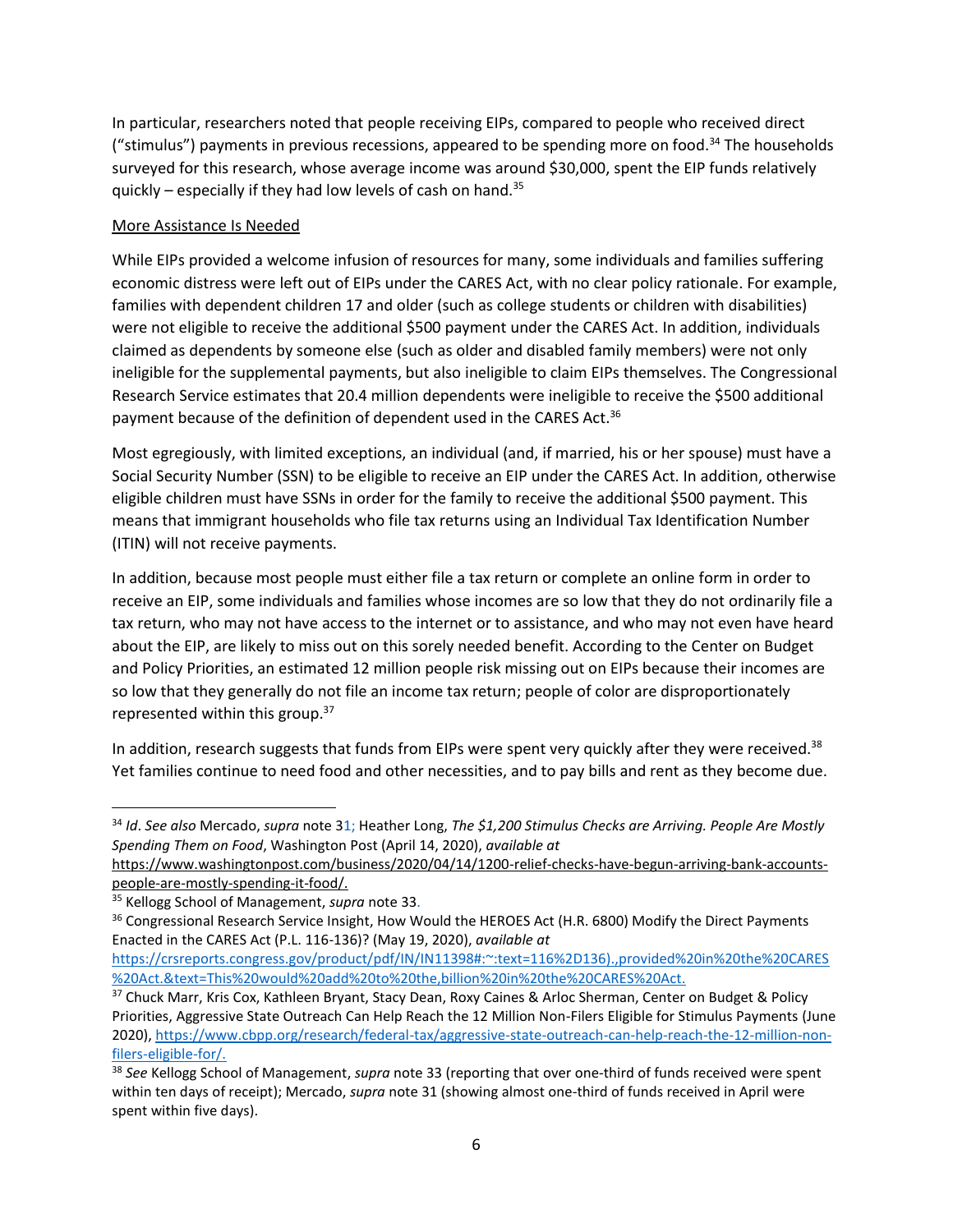We are in the midst of an unprecedented economic crisis, and every indication is that the current recession will persist for some time: for example, the Congressional Budget Office forecasts that the unemployment rate will average 10.1 percent in 2021.<sup>39</sup> Thus, even families who already received or will soon receive an EIP may need more help than this one-time payment provided, with even greater need for the families who were not eligible to receive EIPs under the CARES Act at all.

#### Direct Assistance and Improvements to Refundable Tax Credits Proposed Under the HEROES Act

H.R. 6800, the Health and Economic Recovery Omnibus Emergency Solutions Act (HEROES Act), passed by the House of Representatives last month, contains a number of proposals that address the deep economic pain that women and their families are currently experiencing as a result of the pandemic.

If enacted, the HEROES Act would make retroactive improvements to the Economic Impact Payments provided under the CARES Act. First, the HEROES Act would expand eligibility for the additional \$500 payment to all dependents. In addition, individuals who file tax returns using either an ITIN or an SSN would be eligible to receive an EIP.<sup>40</sup> These retroactive improvements would go a long way towards increasing assistance to families supporting older children, older family members, or family members with disabilities, and to immigrant families who were left out by the CARES Act.

In addition, the HEROES Act would provide for an additional direct payment of \$1,200 per individual or dependent (including up to three dependents, for a maximum payment of \$6,000 for a married couple filing a joint tax return and claiming three dependents). Households that file tax returns using either an ITIN or an SSN would be eligible for the payments. The Institute for Taxation and Economic Policy estimates that more than 4.3 million adults and 3.5 million children would benefit from the retroactive inclusion of ITIN filers in the CARES Act payment as well as the additional payment.<sup>41</sup> Moreover, the HEROES Act directs the Department of the Treasury to coordinate with other agencies and stakeholders to conduct a "robust and comprehensive" campaign to ensure that eligible people who do not ordinarily file a tax return receive this direct payment. This additional payment would also be paid in advance this year, providing assistance to families who will likely continue to feel adverse impacts from the economic downturn.<sup>42</sup>

Further, the HEROES Act would make several critically important improvements to the EITC, the CTC, and the Child and Dependent Care Tax Credit (CDCTC) for tax year 2020. Refunds from these credits would be issued when families file their 2020 tax returns in early 2021, when unemployment is still likely to be high and the economy still sluggish. Even if the economy were improving at that point, women and

<sup>&</sup>lt;sup>39</sup> Phill Swagel, Congressional Budget Office, CBO's Current Projections of Output, Employment, and Interest Rates and a Preliminary Look at Federal Deficits for 2020 and 2021 (April 24, 2020), <https://www.cbo.gov/publication/56335>.

<sup>&</sup>lt;sup>40</sup> Additional retroactive improvements include that representatives of individuals receiving Supplemental Security Income, Social Security or Railroad Retirement Benefits, or certain veterans' benefits would be able to receive EIPs on their behalf, and that EIPs under the CARES Act would not be reduced for overdue child support.

<sup>41</sup> ITEP, Analysis: How the HEROES Act Would Reach ITIN Filers (May 2020), [https://itep.org/analysis-how-the](https://itep.org/analysis-how-the-heroes-act-would-reach-itin-filers/)[heroes-act-would-reach-itin-filers/.](https://itep.org/analysis-how-the-heroes-act-would-reach-itin-filers/)

<sup>42</sup> For a full description of the additional payments under the HEROES Act, *see* Congressional Research Service, Health and Economic Recovery Omnibus Emergency Solutions (HEROES) Act: Division B—Revenue Provisions (May 15, 2020), *available at* [https://crsreports.congress.gov/product/pdf/R/R46358.](https://crsreports.congress.gov/product/pdf/R/R46358)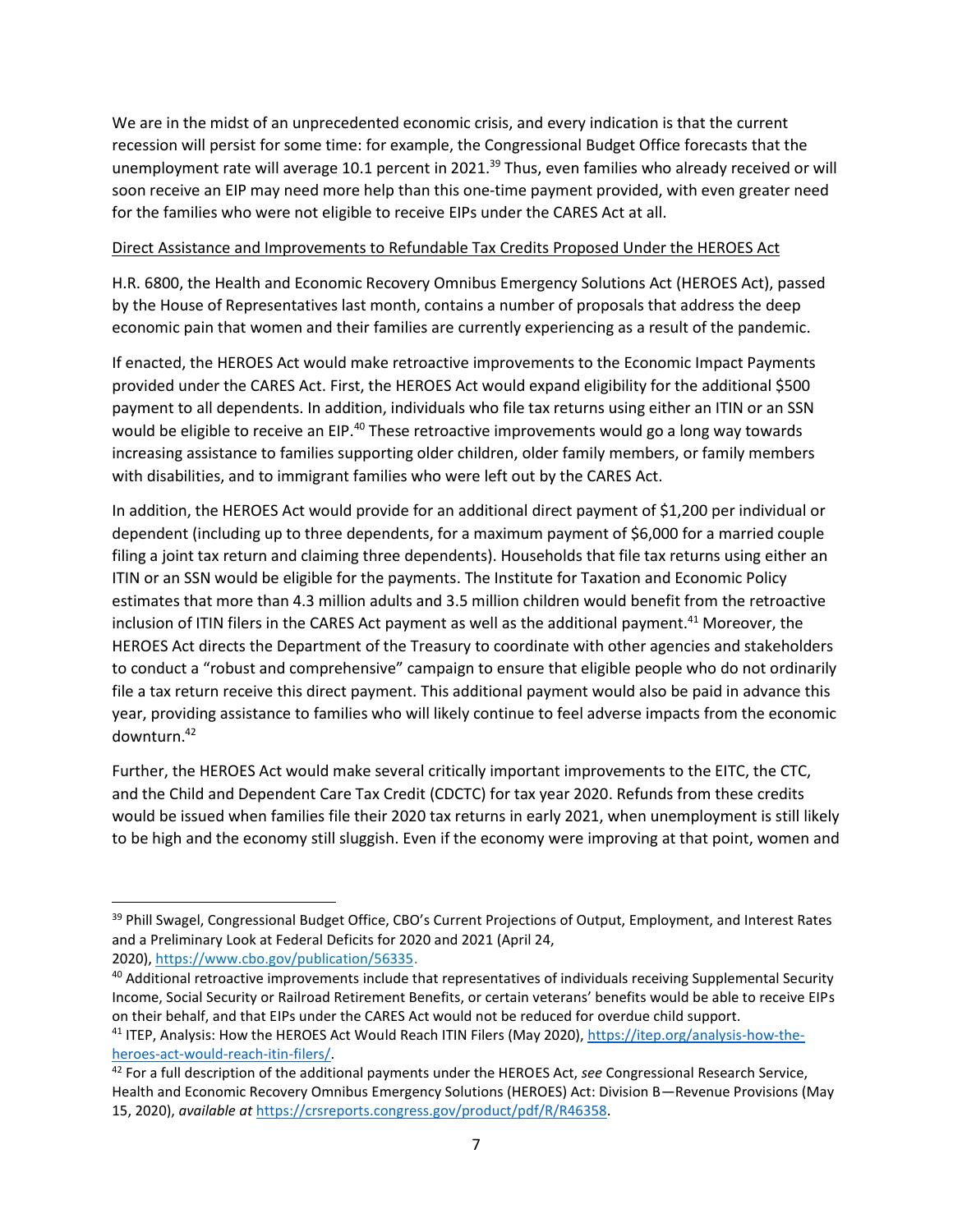people of color may lag in recovering from this recession, as they did after the Great Recession.<sup>43</sup> Given that refundable tax credits primarily benefit low- and moderate-income households, and that single women and women supporting families on their own and families of color are overrepresented among such households, these expansions of refundable tax credits would be both well-targeted and equitable. 44

First, the HEROES Act would make long-needed improvements to the EITC for workers not claiming children for the credit. Under current law, working people with very low incomes who do not have children, whose children are not eligible to be claimed for the EITC, or whose children do not live with them are only eligible to claim an extremely small EITC. For tax year 2019, the maximum EITC for these workers was just above \$500.45 This means that the incomes of many workers are actually pushed below the poverty line by federal taxes.<sup>46</sup> In addition, working people under age 24 and over age 64 are ineligible to claim this credit under current law.

The HEROES Act would increase the amount and income thresholds for the EITC for workers not claiming children and change the ages of eligibility from 24-64 to 19-65.<sup>47</sup> These improvements would benefit a wide range of women workers, including women workers without children; young women who already experience a wage gap; working mothers without eligible children;<sup>48</sup> women workers caring for relatives who are seniors or people with disabilities; and older women who are approaching retirement. The HEROES Act improvements would be particularly important in light of the high rates of unemployment in sectors of low-paid work where women of color are overrepresented, such as the leisure and hospitality sector (including restaurants and bars) and retail, and for younger women of color. 49

<sup>43</sup> *See, e.g.,* Chandra Childers & Gladys McLean, Institute for Women's Policy Research, Black and Hispanic Women Lag in Recovering from the Recession (August 2017), [https://iwpr.org/publications/black-hispanic-women-lag](https://iwpr.org/publications/black-hispanic-women-lag-recovering-recession/)[recovering-recession/.](https://iwpr.org/publications/black-hispanic-women-lag-recovering-recession/)

<sup>44</sup> Melissa Boteach, Amy K. Matsui (National Women's Law Center), Indivar Dutta-Gupta, Kali Grant, Funke Aderonmu & Rachel Black (Georgetown Center on Poverty & Inequality, Economic Security and Opportunity Initiative), A Tax Code for the Rest of Us: A Framework and Recommendations for Advancing Gender and Racial Equity through Tax Credits (November 2019), [https://nwlc-ciw49tixgw5lbab.stackpathdns.com/wp](https://nwlc-ciw49tixgw5lbab.stackpathdns.com/wp-content/uploads/2019/11/NWLC-GCPI-Tax-Code-for-the-Rest-of-Us-Nov14.pdf)[content/uploads/2019/11/NWLC-GCPI-Tax-Code-for-the-Rest-of-Us-Nov14.pdf.](https://nwlc-ciw49tixgw5lbab.stackpathdns.com/wp-content/uploads/2019/11/NWLC-GCPI-Tax-Code-for-the-Rest-of-Us-Nov14.pdf) *See also, e.g.,* Chye-Ching Huang & Roderick Taylor, How the Federal Tax Code Can Better Advance Racial Equity (July 2019),

[https://www.cbpp.org/research/federal-tax/how-the-federal-tax-code-can-better-advance-racial-equity;](https://www.cbpp.org/research/federal-tax/how-the-federal-tax-code-can-better-advance-racial-equity) Tax Policy Center, Racial Disparities and the Income Tax System (EITC) (Jan. 2020),

[https://apps.urban.org/features/race-and-taxes/#earned-income-tax-credit.](https://apps.urban.org/features/race-and-taxes/#earned-income-tax-credit)

<sup>45</sup> Internal Revenue Service, Earned Income Tax Credit & Other Refundable Tax Credits, Income Limits and Range of EITC (2020), [https://www.eitc.irs.gov/eitc-central/about-eitc/income-limits-and-range-of-eitc/income-limits-and](https://www.eitc.irs.gov/eitc-central/about-eitc/income-limits-and-range-of-eitc/income-limits-and-range-of-eitc#:~:text=Tax%20Year%202019%20Income%20Limits,EITC%20No%20Child%20$15,570%20$21,370)[range-of-eitc#:~:text=Tax%20Year%202019%20Income%20Limits,EITC%20No%20Child%20\\$15,570%20\\$21,370.](https://www.eitc.irs.gov/eitc-central/about-eitc/income-limits-and-range-of-eitc/income-limits-and-range-of-eitc#:~:text=Tax%20Year%202019%20Income%20Limits,EITC%20No%20Child%20$15,570%20$21,370)

<sup>&</sup>lt;sup>46</sup> Chuck Marr & Yixuan Huang, Center on Budget & Policy Priorities, Childless Adults Are Lone Group Taxed into Poverty (March 2, 2020), [https://www.cbpp.org/research/federal-tax/childless-adults-are-lone-group-taxed-into](https://www.cbpp.org/research/federal-tax/childless-adults-are-lone-group-taxed-into-poverty)[poverty.](https://www.cbpp.org/research/federal-tax/childless-adults-are-lone-group-taxed-into-poverty)

<sup>&</sup>lt;sup>47</sup> Workers 19-24 would be able to claim this credit only if they were not students. "Qualified foster youth and homeless youth aged 18-24 would be allowed to claim the credit even if they are students." Congressional Research Service, *supra* note 44.

<sup>&</sup>lt;sup>48</sup> The HEROES Act would also allow tax filers to claim the EITC for workers without qualifying children if their children lack SSNs (and therefore cannot be claimed for the EITC for households with children).

<sup>49</sup> Ewing-Nelson, *supra* note 8.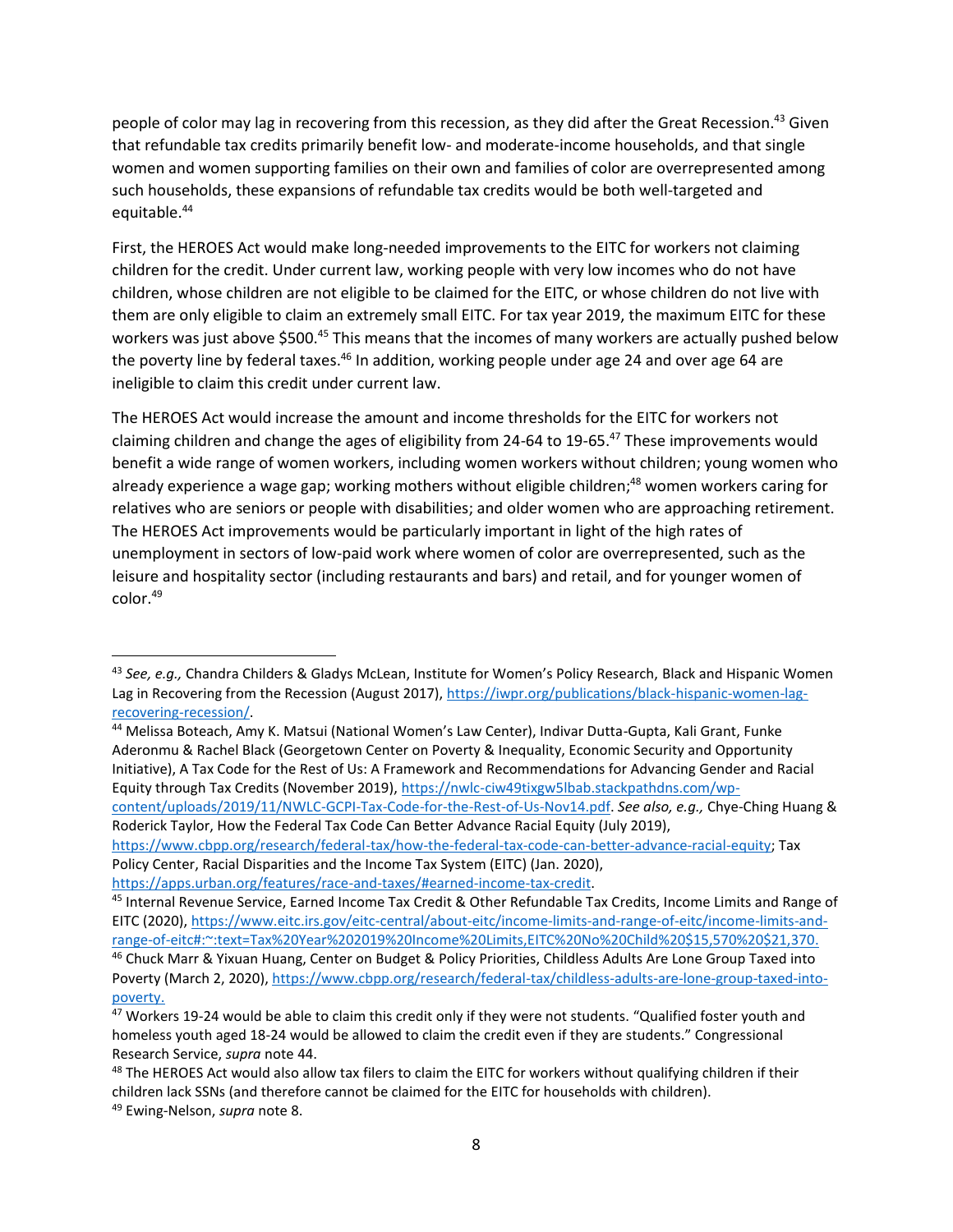In addition, the HEROES Act would allow households to elect to use their 2019 income to calculate the EITC for tax year 2020, if their 2020 income is lower. This provision would provide targeted economic relief by allowing families with significant drops in income to maintain the level of the EITC they had been eligible to receive in the previous year.<sup>50</sup>

Second, the HEROES Act would expand the CTC in ways that would particularly benefit families with low incomes. The 2017 tax law increased the CTC to \$2,000 per child but capped the refundable portion of the CTC (at \$1,400 in 2019), and precluded families from receiving a refund from the CTC unless they have at least \$2,500 in earned income. This left more than 26 million children in low- and moderateincome working families with less than the full \$1,000 per-child increase.<sup>51</sup> Black and Hispanic children, and especially very young children are disproportionately likely to not receive the full credit amount.<sup>52</sup> In addition, the 2017 tax law requires a Social Security Number (SSN) for children claimed for the CTC. This prevents about 1 million children, overwhelmingly "Dreamers," from receiving the credit.<sup>53</sup>

The HEROES Act would eliminate the cap on the amount of the CTC that can be received as a refund, as well as the earned income requirement. In addition, the HEROES Act would increase the amount of the CTC to \$3,600 per child under age 6, and \$3,000 per child aged 6 to 18. These improvements are particularly important because of the projected increase in poverty as a result of COVID-19: forthcoming estimates show that the HEROES Act expansions would dramatically reduce the child poverty rate, especially for Black children.<sup>54</sup> The HEROES Act would also direct the Treasury Department to design a program under which the Child Tax Credit could be paid in advance, which would provide families with children with additional resources before the spring of 2021.

In addition, the HEROES Act would expand the EITC and the CTC for families in Puerto Rico, American Samoa, and mirror-code territories. Under current law, Puerto Rican families with one or two children are ineligible for a CTC and Puerto Rican families that do receive the CTC often receive a far smaller amount than families with children on the mainland.<sup>55</sup> Furthermore, Puerto Rican families are ineligible for the federal EITC. Puerto Rico recently instituted its own Commonwealth-funded EITC, but the maximum value for a family with two children is currently \$1,500, compared to \$5,830 for the federal

[https://www.taxpolicycenter.org/sites/default/files/publication/159301/design\\_changes\\_can\\_strengthen\\_the\\_eit](https://www.taxpolicycenter.org/sites/default/files/publication/159301/design_changes_can_strengthen_the_eitc_during_recessions.pdf) [c\\_during\\_recessions.pdf.](https://www.taxpolicycenter.org/sites/default/files/publication/159301/design_changes_can_strengthen_the_eitc_during_recessions.pdf)

<sup>50</sup> Marr, Hingtgen, et al, *supra* note 30; *see also* Elaine Maag & Donald Marron, Tax Policy Center, Design Changes Can Strengthen the EITC During a Recession (May 18, 2020),

<sup>51</sup> Marr, Hingtgen, et al., *supra*.

<sup>52</sup> Sophie Collyer, David Harris & Chris Wimer, Columbia University, Center on Poverty and Social Policy (CPSP) & Children's Research and Education Institute (CREI), Left Behind: The One-Third of Children in Families Who Earn Too Little to Get the Full Child Tax Credit (May 2019), *available at* 

[https://static1.squarespace.com/static/5743308460b5e922a25a6dc7/t/5cda0024be4e5b0001c6bdc7/1557790757](https://static1.squarespace.com/static/5743308460b5e922a25a6dc7/t/5cda0024be4e5b0001c6bdc7/1557790757313/Poverty+%26+Social+Policy+Brief_Who+Is+Left+Behind+in+the+Federal+CTC.pdf) [313/Poverty+%26+Social+Policy+Brief\\_Who+Is+Left+Behind+in+the+Federal+CTC.pdf.](https://static1.squarespace.com/static/5743308460b5e922a25a6dc7/t/5cda0024be4e5b0001c6bdc7/1557790757313/Poverty+%26+Social+Policy+Brief_Who+Is+Left+Behind+in+the+Federal+CTC.pdf)

<sup>&</sup>lt;sup>53</sup> Jacob Leibenluft, Center on Budget & Policy Priorities, Tax Bill Ends Child Tax Credit for About 1 Million Children (December 18, 2017), [https://www.cbpp.org/blog/tax-bill-ends-child-tax-credit-for-about-1-million-children.](https://www.cbpp.org/blog/tax-bill-ends-child-tax-credit-for-about-1-million-children)

<sup>54</sup> Letter from Columbia Center on Poverty & Social Policy to Sens. Bennet, Booker & Brown (June 15, 2020) (on file with National Women's Law Center). *See also* Marr, Hingtgen, et al, *supra* note 30 (making the CTC fully refundable, even without increasing the amount of the credit, is estimated to lift the incomes of an estimated 3 million people above the poverty line).

<sup>&</sup>lt;sup>55</sup> Javier Balmaceda, Center on Budget & Policy Priorities, Working Families Tax Relief Act Would Help Puerto Rico Families (May 14, 2019)[, https://www.cbpp.org/blog/working-families-tax-relief-act-would-help-puerto-rico](https://www.cbpp.org/blog/working-families-tax-relief-act-would-help-puerto-rico-families)[families.](https://www.cbpp.org/blog/working-families-tax-relief-act-would-help-puerto-rico-families)